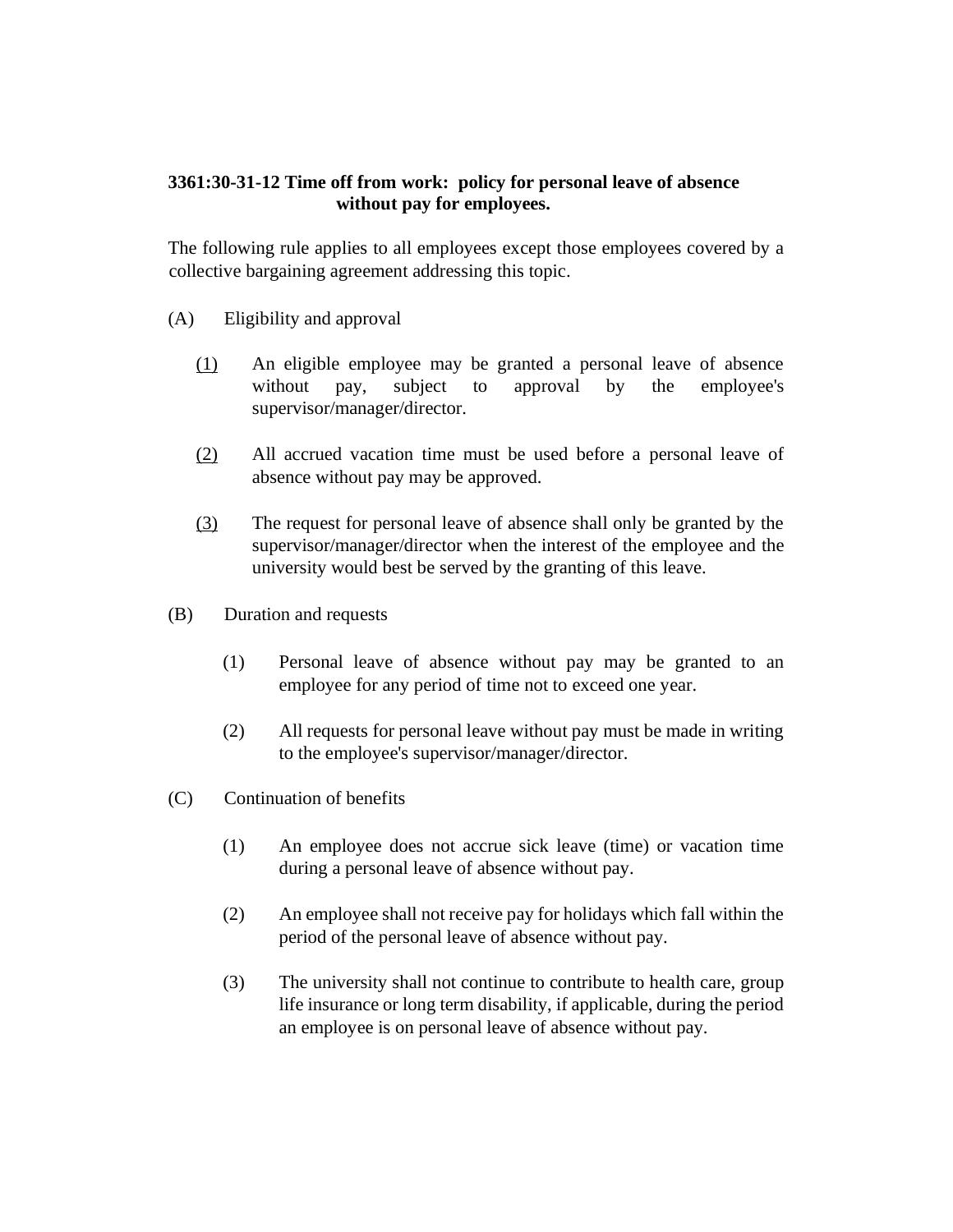An employee receiving a personal leave of absence without pay must make arrangements with the human resources department in order to continue payments for applicable benefits during the period for which no salary is paid.

- (D) Retirement plan contributions will be made pursuant to the rules and regulations of the applicable pension system or plan.
- (E) Return to position
	- (1) Upon completion of a personal leave of absence without pay, the employee is to be returned to the position formerly occupied unless the position has been abolished.
	- (2) Any person appointed to the position while an employee is on personal leave of absence without pay is to be appointed on a temporary basis.
	- (3) If an employee fails to return to work at the expiration of an approved personal leave of absence without pay and is notified by certified mail of the failure to return at the appointed date, the employee is reported as "absent without authorized leave" and subject to disciplinary action up to and including termination of employment.
- (F) In accordance with divisions  $(F)(1)$  and  $(F)(2)$  of section 124.14 of the Revised Code, this rule supersedes any portion of the Revised Code or Administrative Code covering the same subject matter, including but not limited to section 124.386 of the Revised Code.

Effective: April 3, 2019

Certification: *Nicole S. Polount* 

 Nicole S. Blount Executive Director of Board Relations

Date: March 20, 2019